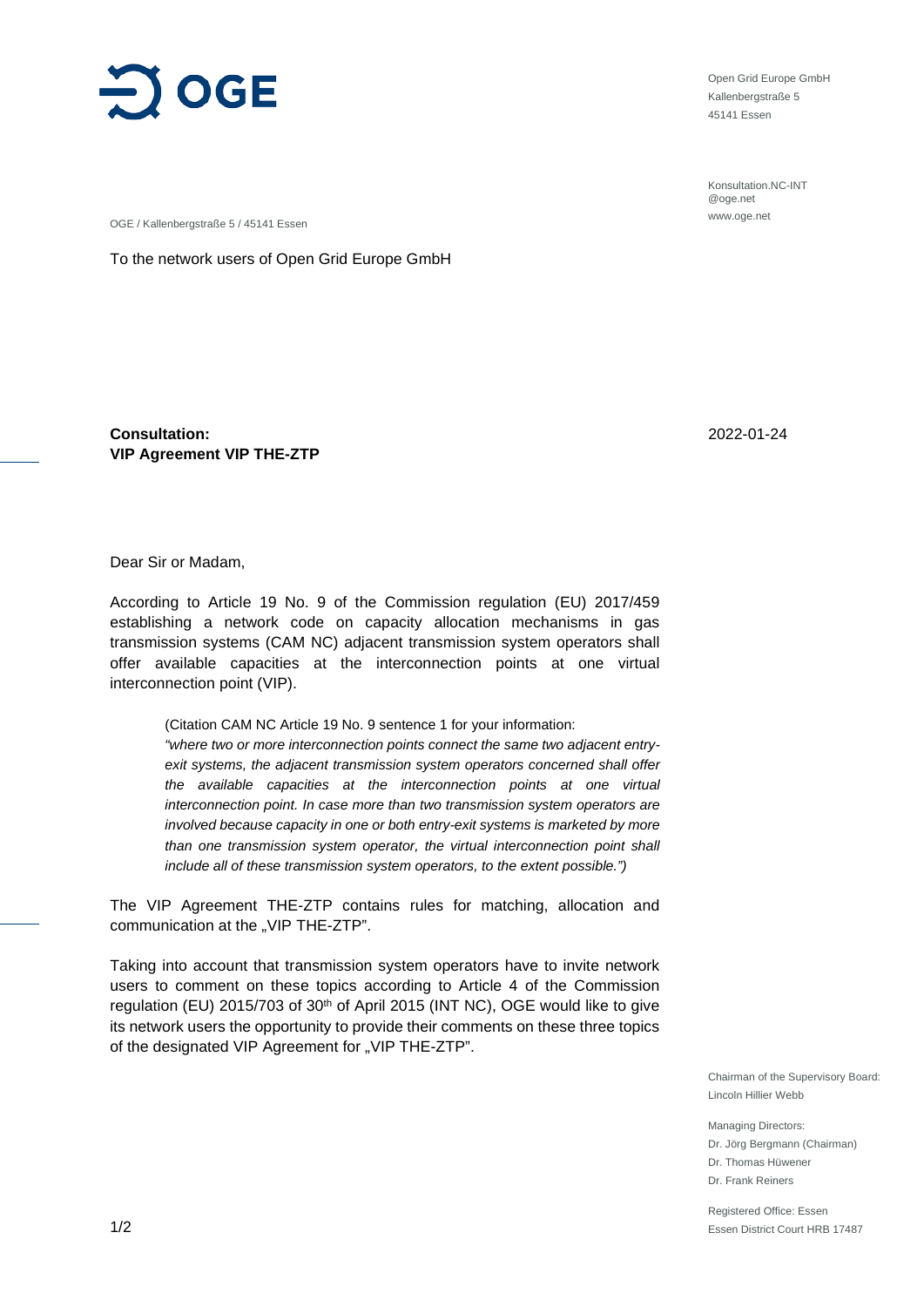

(Citation INT NC Article 4 No. 2 for your information:

*"Before concluding or amending an interconnection agreement which contains the rules referred to in Article 3(c), (d) and (e), transmission system operators shall invite network users to comment on the proposed text of those rules at least two months before the agreement is concluded or amended. The transmission system operators shall take the network users' comments into account when concluding or amending their interconnection agreement.")*

If your company is currently using capacities at the border Interconnection Point "Eynatten-Raeren" or "VIP Belgium-NCG" or plans to use capacities at "VIP THE-ZTP" in the future, we invite you to send your comments, remarks or alternative proposals on the rules for Matching, Allocation and Communication of the attached document to the E-mail address [konsultation.nc-int@oge.net](mailto:konsultation.nc-int@oge.net) by the 24 of March 2022.

Yours sincerely,

Open Grid Europe GmbH

Annex Excerpt from VIP Agreement THE-ZTP (10 pages)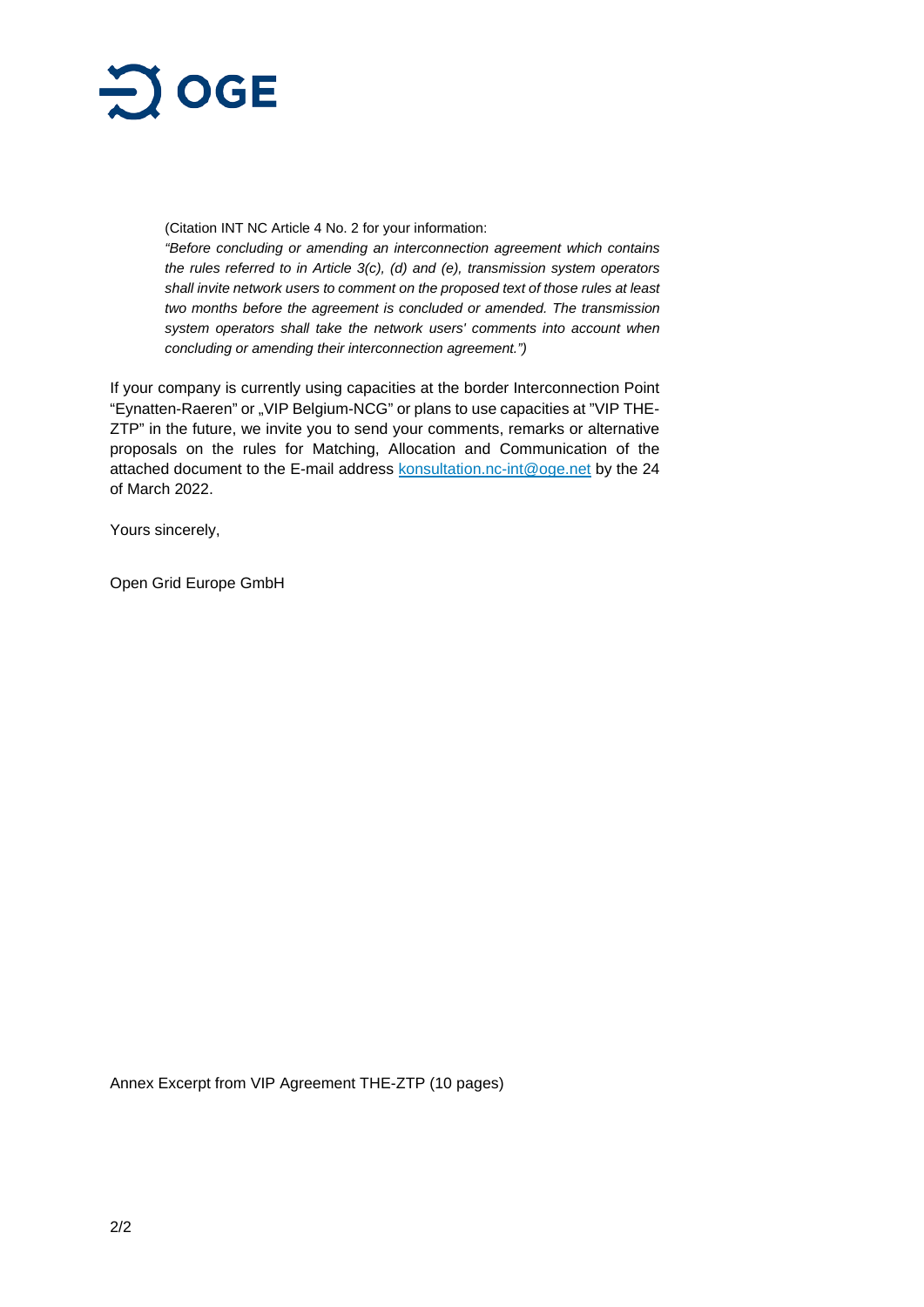**Agreement**

**on Implementation of a Virtual Interconnection Point between the Entry-Exit-Systems of Belgium and Trading Hub Europe** ("VIP Agreement")

> **between on the Belgian Side**

**Fluxys Belgium S. A.**

**and**

**on the German side**

**Thyssengas GmbH**

**and**

**Fluxys TENP GmbH**

**and**

**GASCADE Gastransport GmbH**

**and**

**Open Grid Europe GmbH**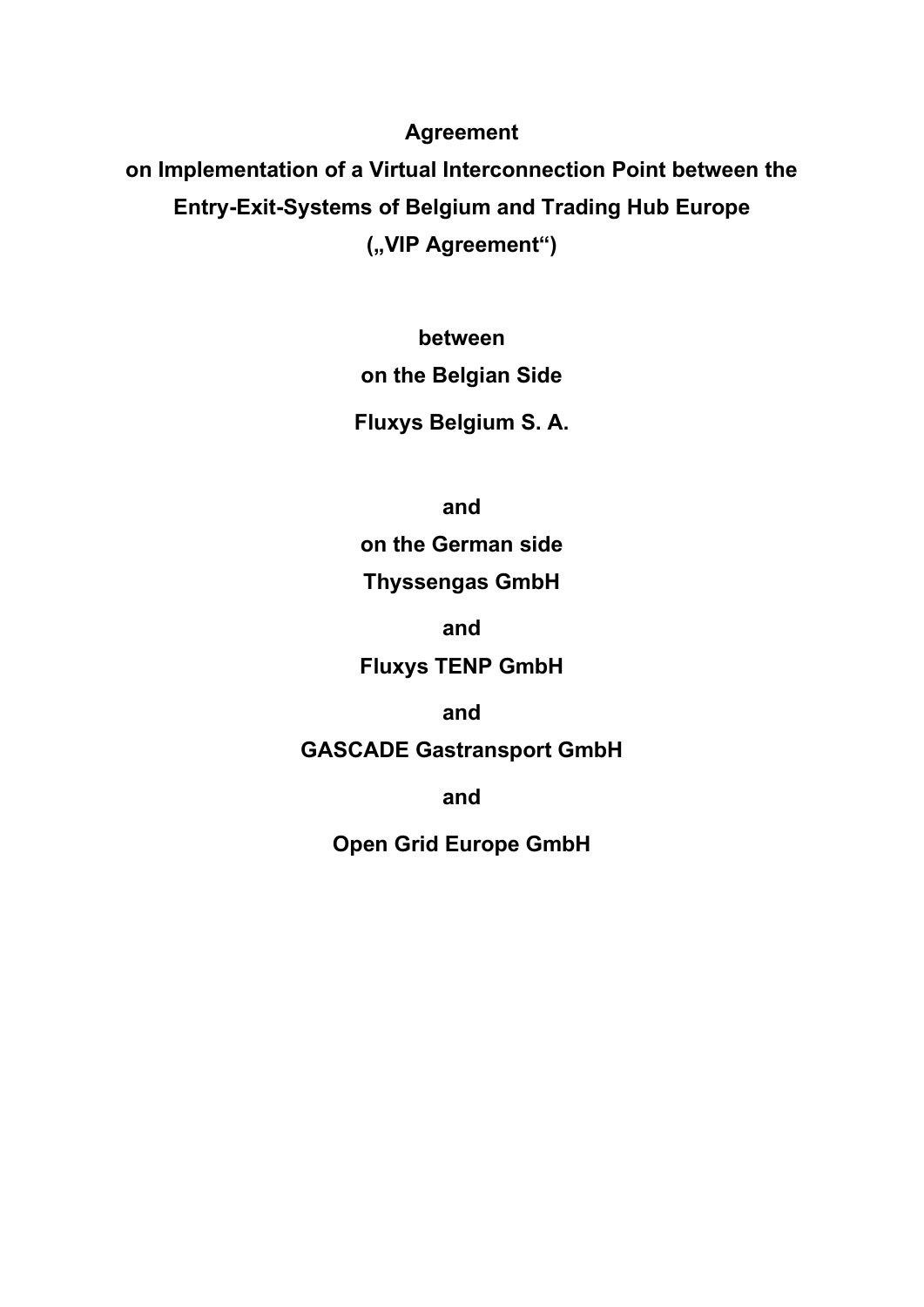This Agreement is made by and between:

Fluxys Belgium S. A. a company incorporated in and under the laws of Belgium, having its registered office at Avenue des Arts 31, 1040 Brussels, Belgium, registered at the Register for Legal Entities (RPR/RPM) under number 0402.954.628, duly represented by Pascal De Buck, Managing Director, Chief Executive Officer, hereinafter referred to as "Fluxys",

Thyssengas GmbH, a company incorporated in and under the laws of Germany having its registered office at Emil-Moog-Platz 13, 44137 Dortmund, Germany, hereinafter referred to as "TG",

Fluxys TENP GmbH, a company incorporated in and under the laws of Germany having its registered office at Elisabethstraße 11, 40217 Düsseldorf, Germany, hereinafter referred to as "FT",

GASCADE Gastransport GmbH, a company incorporated in and under the laws of Germany having its registered office at Kölnische Straße 108-112, 34119 Kassel, Germany, hereinafter referred to as "GASCADE" and

Open Grid Europe GmbH, a company incorporated in and under the laws of Germany having its registered office at Kallenbergstraße 5, 45141 Essen, Germany, hereinafter referred to as "OGE"

Hereinafter referred to individually also as "Party" or collectively as "Parties".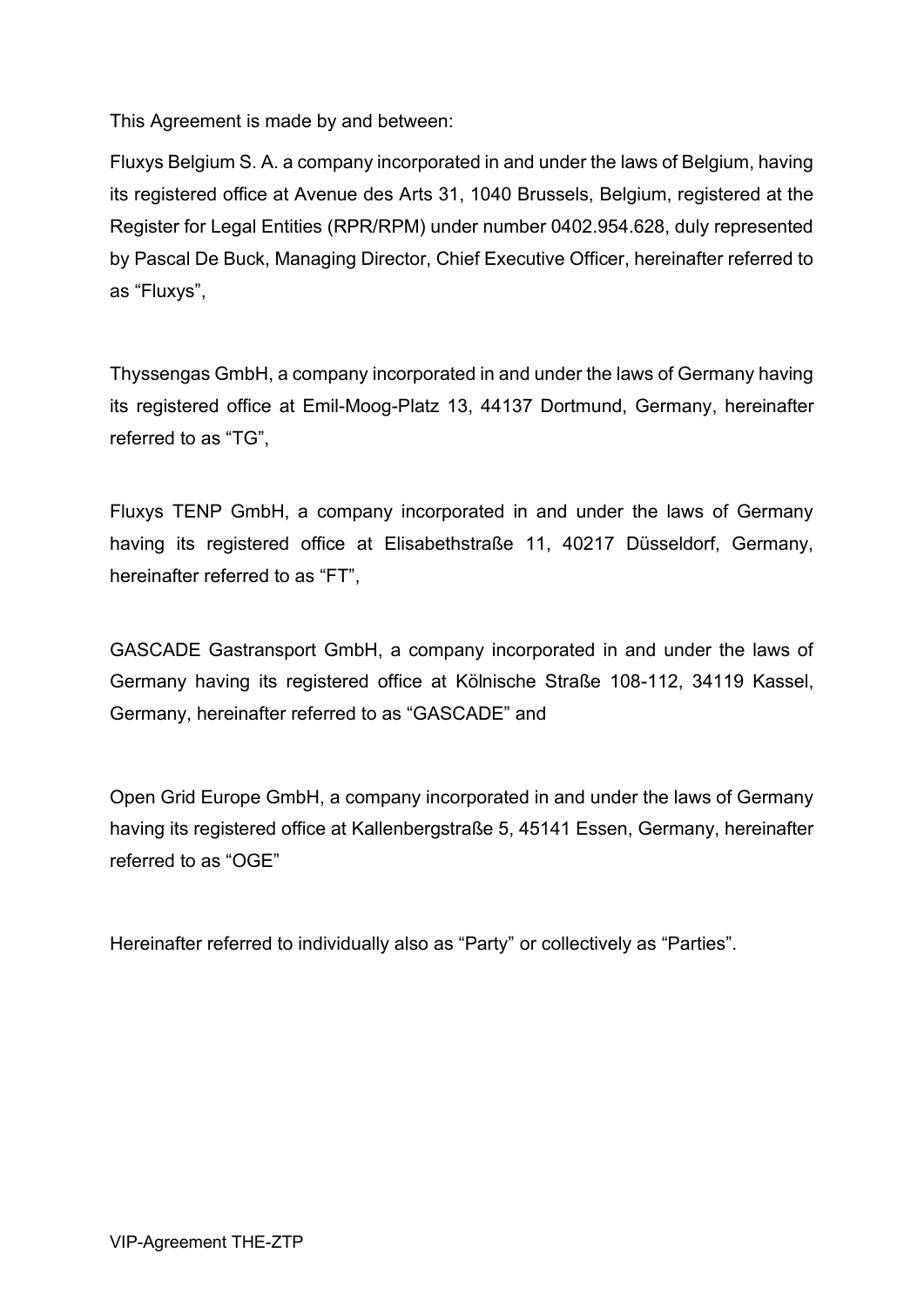# **Preamble**

# $[...]$

According to the Commission regulation (EU) 2017/459 of 16 March 2017 establishing a network code on capacity allocation mechanisms in gas transmission systems (NC CAM) and repealing Regulation (EU) No 984/2013 adjacent transmission system operators shall offer available capacities at the interconnection points at one Virtual Interconnection Point ("VIP"). Therefore, Fluxys, FT, TG and OGE [...] set up the VIP Belgium-NCG as of 1 July 2019, 6:00 a.m. As GASCADE is the only German TSO having an interconnection point between the former GASPOOL market area and Belgium, no virtual interconnection point was needed and implemented.

According to Article 21 para. 1 of German regulation Gasnetzzugangsverordnung (GasNZV) German TSOs are requested to merge the two entry-exit systems NetConnect Germany and GASPOOL. This merger resulted in the single German market area Trading Hub Europe (THE).

Following the NC CAM regulation, the separate available capacities will be virtually combined on the German side as from[…].

# **Article 1 - Definitions**

# **"Active System Operator"**

As defined in the EASEE-gas CBP 2014/001-01 as amended from time to time.

# **"Business Days"**

Shall mean Monday to Friday, except 1st January, Good Friday, Easter Monday,1st May, Ascension of Christ, Whit Monday/Pentecoste, Corpus Christi, 21st July, 3rd October, 30th October, 1st November, 11th November, 24th to 26th December, 31st **December** 

# **"Eynatten 1"**

Shall mean the network point Eynatten 1 (Fluxys) on the Belgian side of the Interconnection Point and Eynatten (GASCADE) on the German side of the Interconnection Point.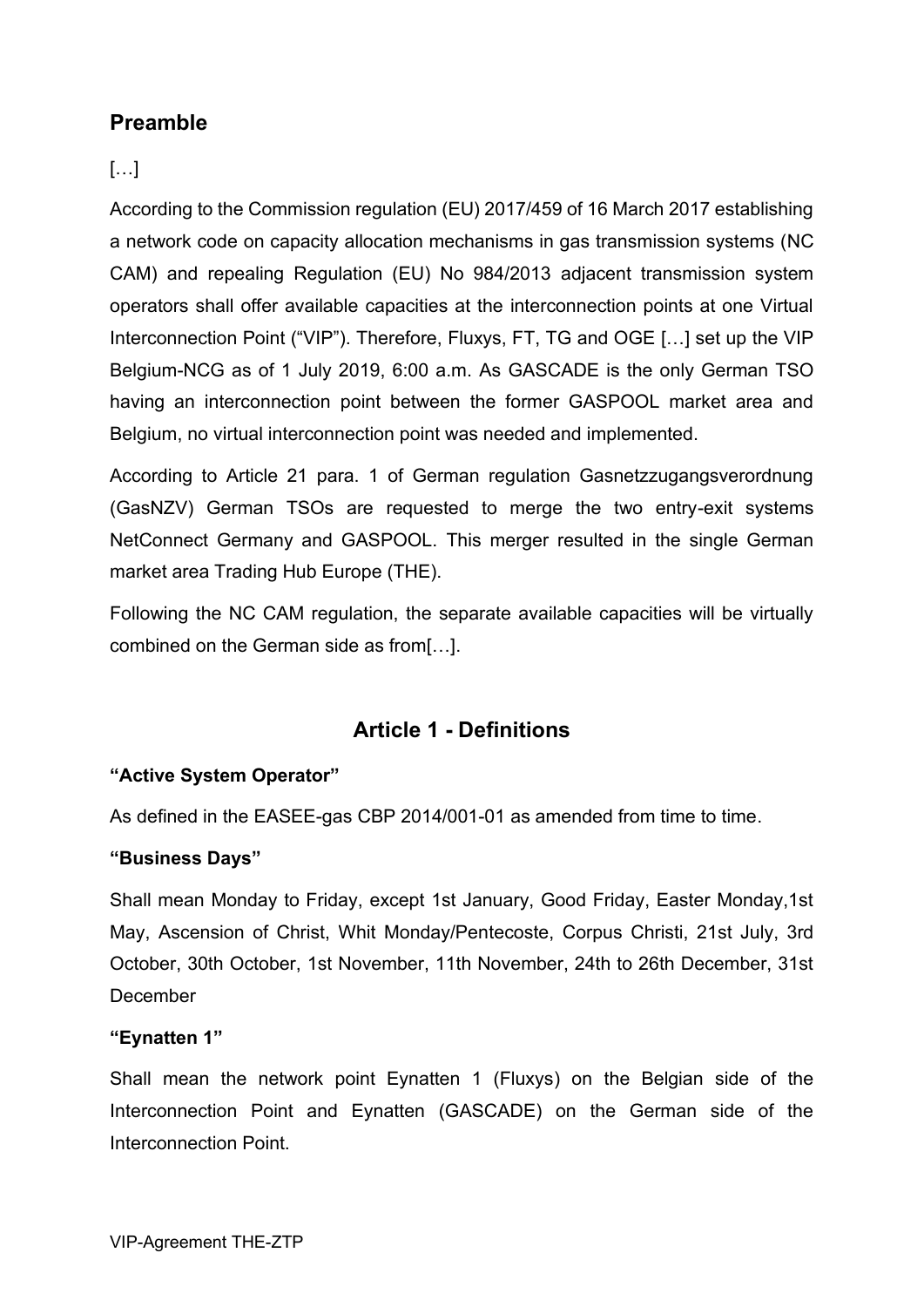# **"Eynatten/Lichtenbusch"**

Shall mean the combination of the network point Eynatten 2 (Fluxys) on the Belgian side of the Interconnection Point and the network points Eynatten-Raeren (OGE), Eynatten (FT) and Lichtenbusch (TG) on the German side of the Interconnection Point.

# **"Exceptional Events"**

As defined in Article 2 lit a) INT NC.

# **"Existing Capacity Contracts"**

Shall mean capacity contracts concluded at network points Eynatten-Raeren (OGE), Eynatten (FT) or Lichtenbusch (TG) respectively until 1 July 2019, 6:00 a.m. with the exception of day-ahead and within-day capacity contracts for gas day 1 July 2019 and capacity contracts concluded at network point Eynatten 1 (GASCADE) respectively until […].

# **"INT NC"**

Shall mean the Commission Regulation (EU) 2015/703 of 30 April 2015 establishing a network code on interoperability and data exchange rules.

# **"Initiating System Operator"**

As defined in the EASEE-gas CBP 2014/001-01 as amended from time to time

# **"Interconnection Point(s)"**

Shall mean Eynatten 1 and/or Eynatten/Lichtenbusch.

# **"Matching System Operator"**

As defined in the EASEE-gas CBP 2014/001-01 as amended from time to time **"Metering Responsible TSO"**

Shall mean the Party in control of the measurement equipment at the respective Interconnection Point;

# **"New Capacity Contracts"**

Shall mean capacity contracts concluded at VIP THE-ZTP for transport periods starting [...]. or later and capacity contracts concluded at the VIP Belgium-NCG being transferred to the VIP THE-ZTP.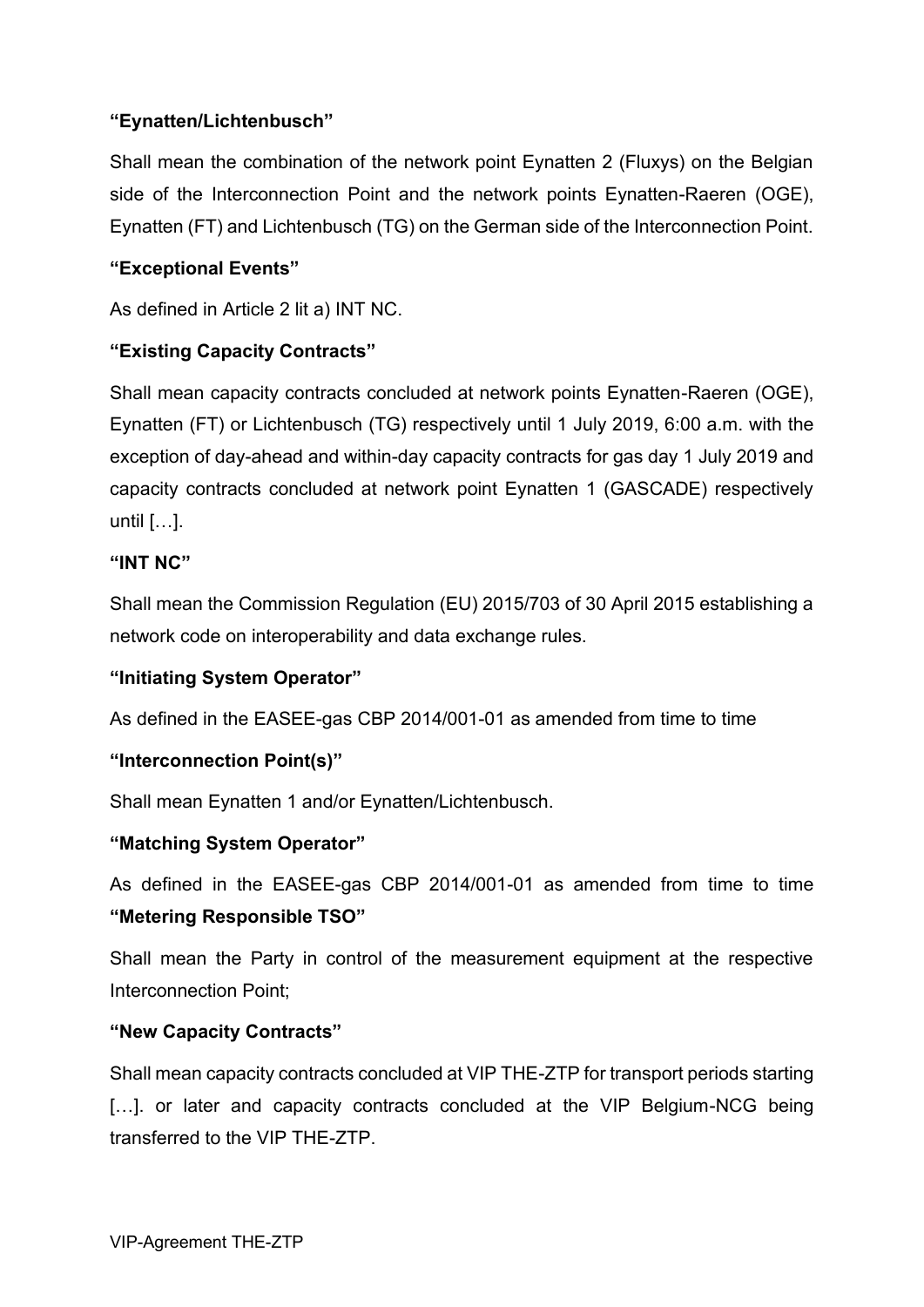# **"Operational Balancing Account (OBA)"**

Shall mean an account between adjacent transmission system operators, to be used to manage steering differences at the Interconnection Point/VIP THE-ZTP in order to simplify Gas accounting for Shippers at the Interconnection Point/VIP THE-ZTP.

### **"Passive System Operator"**

As defined in the EASEE-gas CBP 2014/001-01 as amended from time to time.

#### **"TSO"**

Shall mean a Transmission System Operator as defined in Article 2(4) of Directive 2009/73/EC of the European Parliament and of the Council of 13 July 2009 concerning common rules for the internal market in natural gas.

# **"Shipper"**

Shall mean a network user according to Art. 2 (1) (11), Regulation 715/2009 of 13 July 2009 on conditions for access to the natural gas transmission networks.

#### **"Single-Sided Nomination"**

As defined in the EASEE-gas CBP 2014/001-01 as amended from time to time.

# **"VIP Belgium-NCG"**

Shall mean the former German Virtual Interconnection Point integrating the network points Eynatten-Raeren (OGE), Eynatten (FT) and Lichtenbusch (TG) on the German side of the border.

# **"Virtual Interconnection Point"**

Shall mean two or more interconnection points which connect the same two adjacent entry-exit systems, integrated together for the purposes of providing a single capacity service.

#### **"VIP Operator"**

Shall mean the Party responsible for the marketing of available capacities, the matching procedure, allocation and all related communication with the Shippers active at VIP THE-ZTP, in particular the communication process in case of Exceptional Events.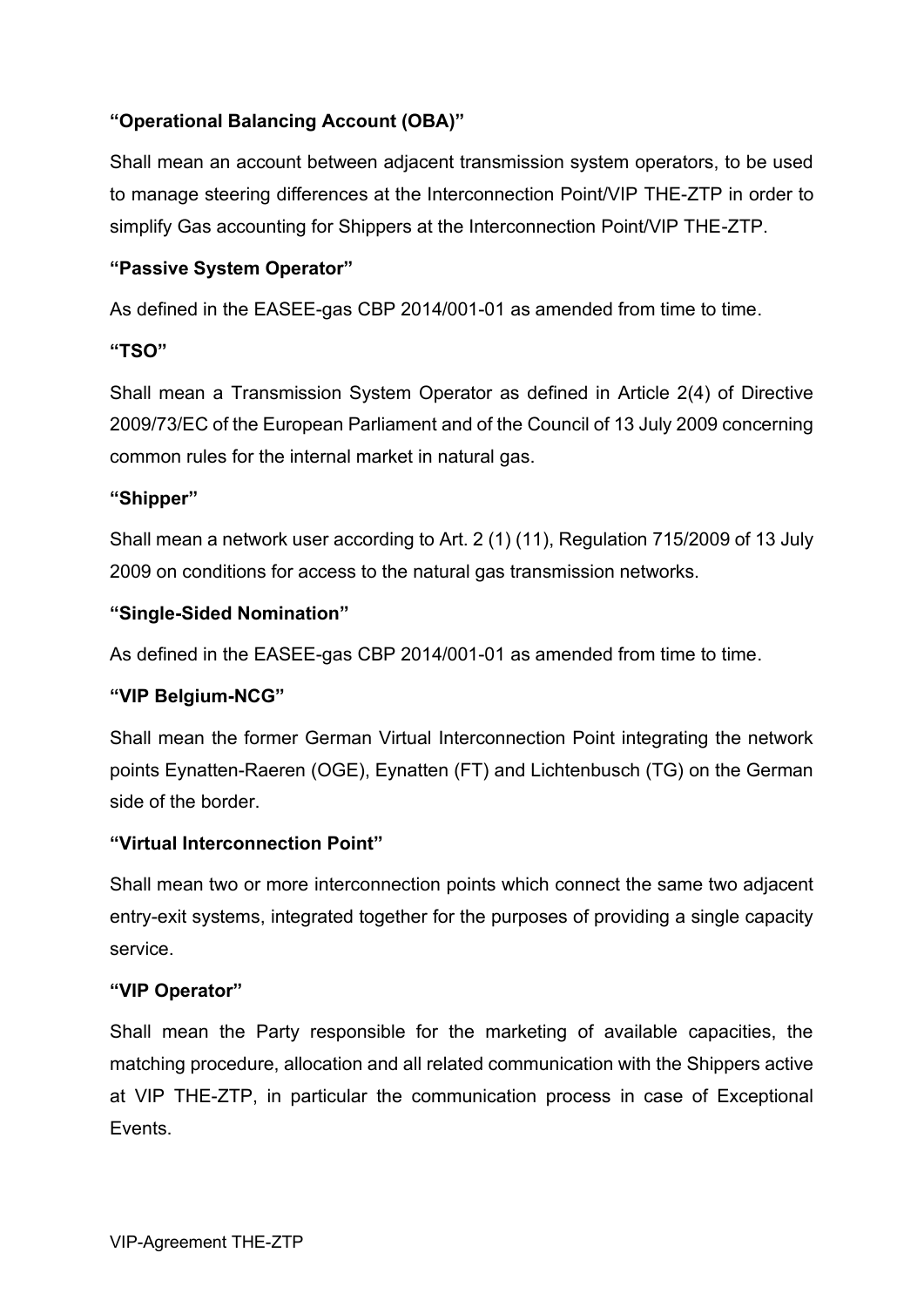#### **"VIP THE-ZTP"**

shall mean the Virtual Interconnection Point connecting the adjacent entry-exit systems of Belgium (ZTP) and Germany (THE).

# **Article 2 – General**

- 2.1 As of. […], the Parties shall set up the VIP THE-ZTP which contains the Interconnection Points Eynatten-Raeren (OGE), Eynatten (FT), Lichtenbusch (TG) and Eynatten 1 (GASCADE) on the German side and Eynatten 1 and Eynatten 2 on the Belgian side in accordance with this VIP Agreement.
- 2.2 As of that date, New Capacity Contracts shall be exclusively concluded and executed at the VIP THE-ZTP.
	- a. On German side, Existing Capacity Contracts at Eynatten-Raeren (OGE), Eynatten (FT) or Lichtenbusch (TG) and Eynatten 1 (GASCADE) shall remain in place at the respective Interconnection Points for the term of the capacity contract. All capacity contracts concluded at VIP Belgium-NCG shall remain in place and be transferred to the VIP THE-ZTP as […].
	- b. On Belgian side all contracts shall refer to the VIP THE-ZTP.
- 2.3 The marketing of capacities at the VIP THE-ZTP shall start with the capacity contracts to be concluded for the VIP THE-ZTP in the […] auction on the […] for the gas day […]
- 2.4 The EIC-CODE of the VIP THE-ZTP shall be 21Z102938475601E.
- 2.5 OGE shall operate as VIP Operator on the German side.
- 2.6 Fluxys shall operate as VIP Operator on the Belgian side.

# **Article 3 – Nomination and Matching Process**

3.1 The Nomination and Matching procedure shall be performed on basis of the related Business Requirement Specification of the Nomination and Matching Procedures (NOM BRS) and the Common Business Practice (CBP) 2014-001/01 "Harmonization of the Nomination and Matching Process for Double-Sided and Single-Sided Nomination" as amended from time to time.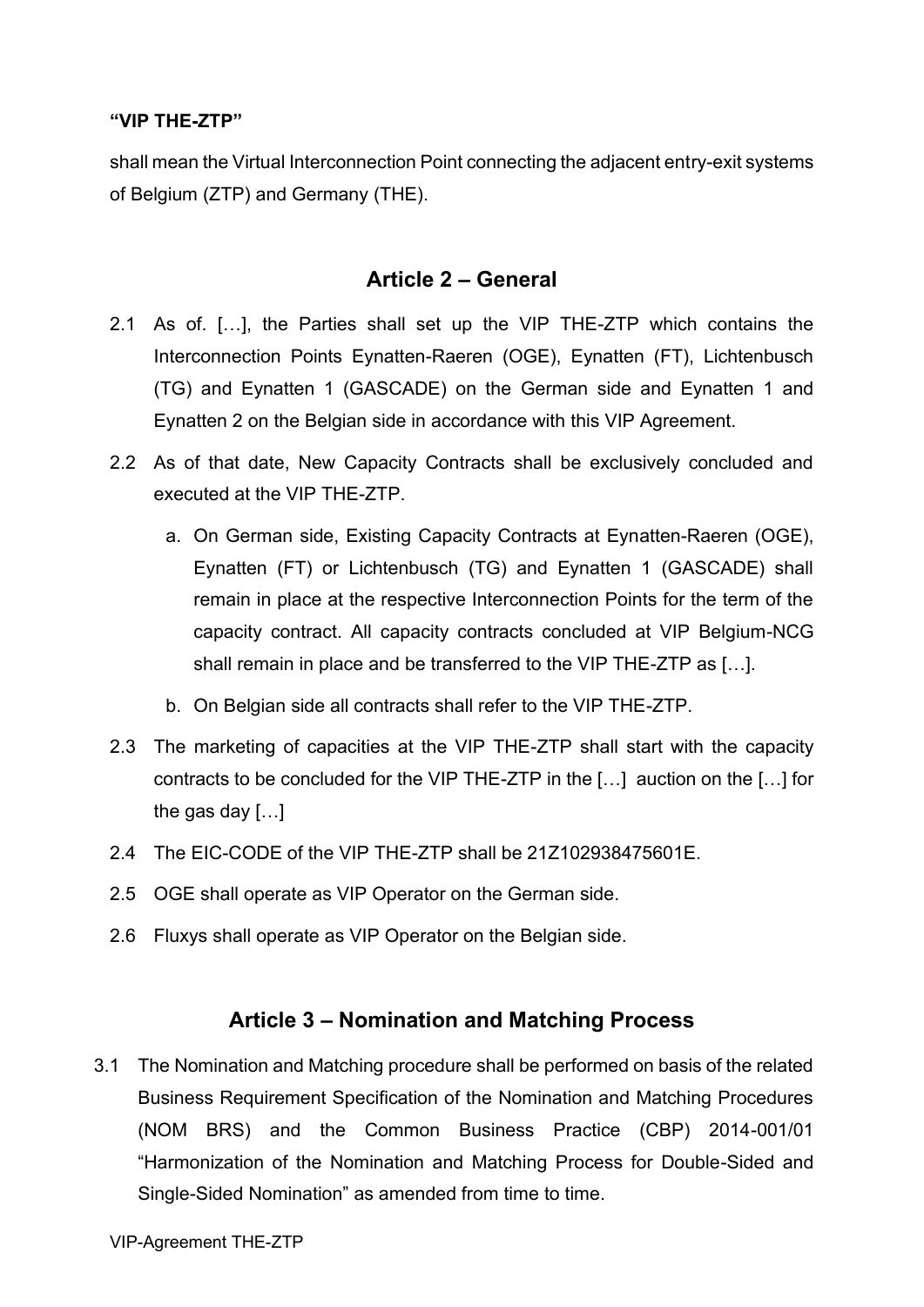- 3.2 In the Single-Sided Nomination procedure, Fluxys shall operate as Passive System Operator. OGE shall operate as Active System Operator. In case a shipper requests Single-sided Nomination for Existing Capacity Contracts, the Parties shall cooperate to find a solution for this request.
- 3.3 In the Matching procedure OGE shall operate as Initiating System Operator, Fluxys shall operate as Matching System Operator.
- 3.4 Single-sided Nomination rules shall only apply for the VIP THE-ZTP.
- 3.5 Nominated VIP THE-ZTP OBA corrections and swaps for an Interconnection Point shall be included in the VIP THE-ZTP matching process.
- 3.6 To perform the matching with Fluxys, OGE shall aggregate all Nominations on the German side from the VIP THE-ZTP and the Interconnection Points Eynatten-Raeren (OGE), Eynatten (FT), Lichtenbusch (TG) and Eynatten 1 (GASCADE) on shipper code pair level.
- 3.7 In case of a mismatch of an aggregated shipper code pair containing nominations of New Capacity Contracts and Existing Capacity Contracts, Fluxys and OGE shall divide the matched result proportionally to the original nomination of the Existing Capacity Contracts and New Capacity Contracts.

[…]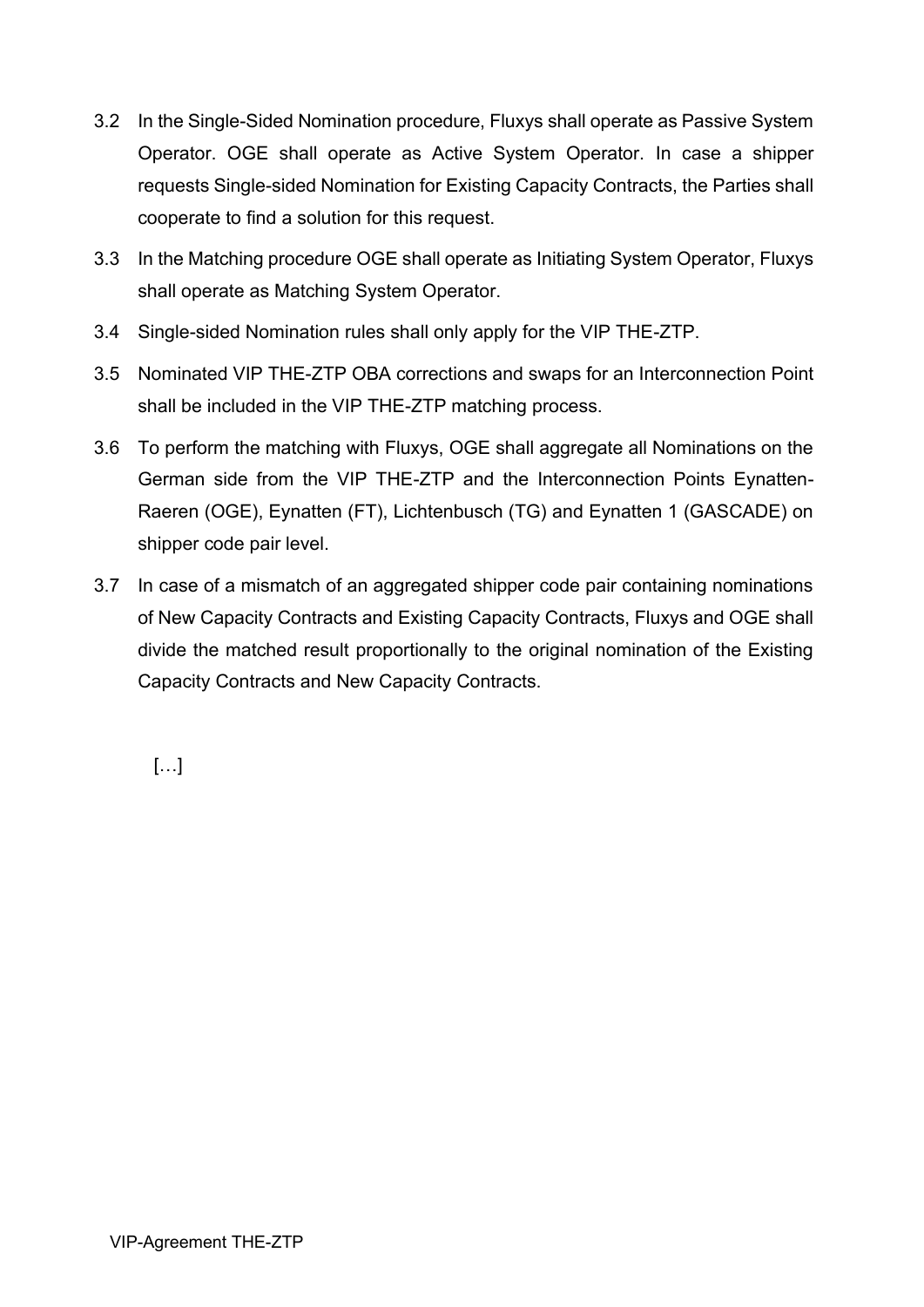# **Article 6 – Allocation of Gas Quantities and Operational Balancing Account**

- 6.1 The Parties shall work together to ensure consistency between the allocated quantities at both sides of the VIP THE-ZTP.
- 6.2 The allocation for a particular pair of Shipper codes shall be equal to the last confirmed quantities for that particular pair of Shipper codes.
- 6.3 The difference between the measured quantity and the total allocations are allocated to the Operational Balancing Account (OBA). The OBA shall not be used for commercial purposes.
- 6.4 The Parties define the limit of the OBA at  $\pm$  [...] kWh (hereinafter the "Original Limits").
- 6.5 Fluxys and OGE shall continuously calculate the OBA-level at VIP THE-ZTP.
- 6.6 Where the Original Limits of the OBA are reached, Fluxys and OGE may agree to extend the Original Limits in order to provide allocations to Shippers that are equal to their confirmed quantities or otherwise allocate quantities to Shippers proportionally based on the measured quantity.
- 6.7 The Parties will use reasonable endeavours to keep the allocation method "allocated as nominated" active and bring fallback pro-rata-allocation back to "allocated as nominated" as far as the network integrity of the gas transportation grids of the Parties is not in danger anymore.
- 6.8 The extension of the limits as described in Art. 6.6. shall be deemed to be agreed upon if and as long as neither Fluxys nor OGE requests to bring the OBA back into its Original Limits. Fluxys and OGE shall monitor the content of the OBA. Each, Fluxys and OGE shall have the right at any time to request the other Party to bring back the OBA into its Original Limits. Upon request of Fluxys or OGE, Fluxys and OGE shall agree on how and when the OBA shall be brought back into its Original Limits, without affecting the confirmed quantities of the Shippers.
- 6.9 In the event that

(i) the Original Limits of the OBA are reached and Fluxys and OGE do not agree to extend the Original Limits, or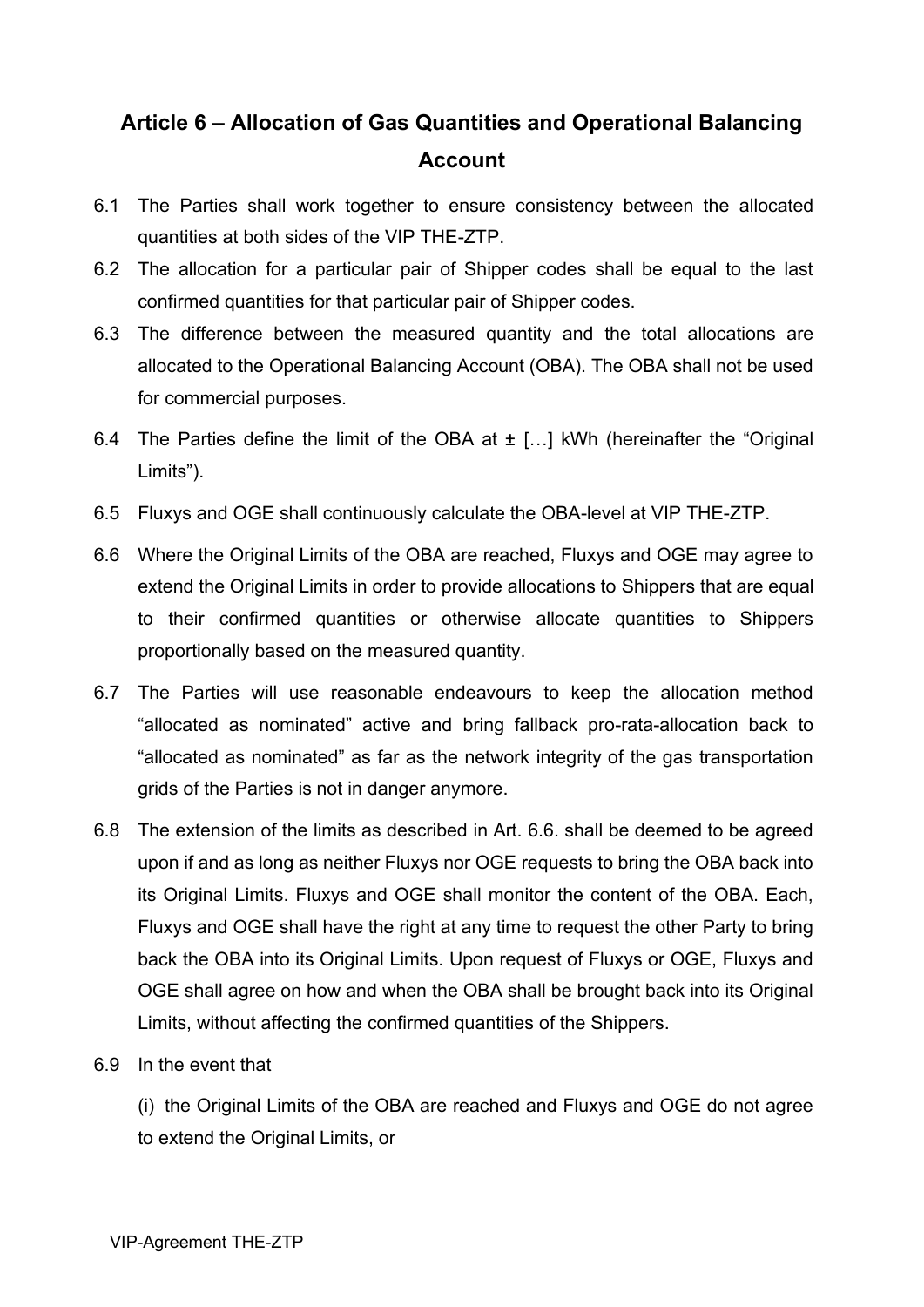(ii) Fluxys or OGE has requested to bring back the OBA into its Original Limits and the other Party failed to do so,

Fluxys and OGE shall investigate further possible measures depending on the specific situation (e.g. Swaps to recover achievable flows, market measures to reduce capacities at VIP THE-ZTP) to allow allocations to Shippers that are equal to their confirmed quantities. If Fluxys and OGE do not agree on short notice about measures to solve the situation, the Parties shall allocate quantities to the Shippers proportionally based on the measured quantity after having informed the Shippers of the change of the allocation method. For the sake of clarification, it is mentioned that confirmed quantities in the opposite direction of the physical flow shall remain unchanged when proportional allocation is used.

- 6.10 The physical flow of an hour shall be determined by the sum of the metered quantities of all Interconnection Points.
- 6.11 If for an hour the sum of the confirmed quantities is unequal to zero and the physical flow is equal to zero then the direction of the physical flow indicated by the sum of the confirmed quantities shall be deemed to be the direction of the physical flow. The allocation of a confirmed quantity in the direction opposite to the physical flow shall be performed by using this confirmed quantity.
- 6.12 The allocation of a quantity in the direction of the physical flow shall be calculated according to the following formula:

Allocation=A/B\*(C+D)

A: confirmed quantity

B: absolute sum of the confirmed quantities in the direction of the physical flow

C: absolute physical flow

D: absolute sum of the confirmed quantities in the direction opposite to the physical flow

6.13 Fluxys shall submit to OGE not later than the 8th Business Day of the following month a report on the quantities allocated to the respective shipper pairs for the previous month according to the aforementioned rules. The report sent by Fluxys shall also contain the measured quantity and the value of the OBA for each day of